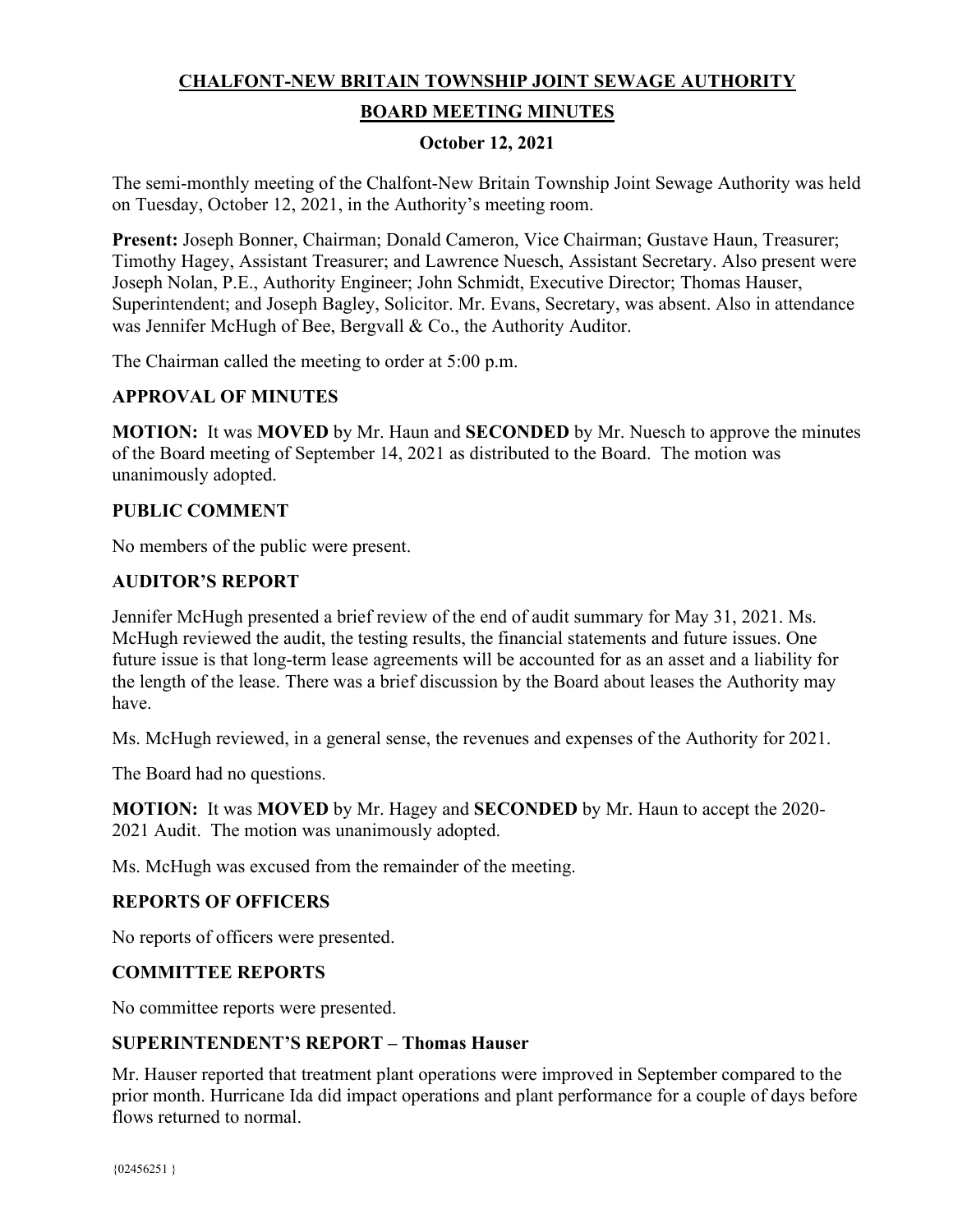Precipitation: 11.0" (8.25" from Ida) Average Daily Flow: 5.04 MGD Peak Day Flow: 15.83 MG

Mr. Hauser stated that he saw instantaneous flows of over 22 million gallons at the plant during Hurricane Ida.

Process performance was within limits except for total phosphorus and fecal coliforms. Mr. Hauser stated that the ups and downs in fecal coliform are attributable to ups and downs in the level of ammonia which results in coating of the ultraviolet bulbs in the UV system.

Mr. Hauser reported that there was an SSO on Upper State Road during Hurricane Ida which overflow was reported to DEP.

In the Plant, personnel pulled motors on the influent screen to clean and dry it and one motor needed to be replaced. A major clog in one of the rectangular clarifier RAS pumps was cleared. In the middle of the month, low-flow alarms were experienced on the influent mag meter. Mr. Hauser referred to it as a nuisance thing. The final effluent DO meter was dropping to low readings and a problem found in the sensor probe was repaired. Personnel turned off air to the anoxic tank B (a process change) with phosphorus running high. Mr. Hauser reported running out of ferrous chloride which has been on order for a month. Personnel working on the #2 DAFT removed the head shaft and found a bearing seized. Mr. Hauser is soliciting prices for parts from the manufacturer as well as a vendor that the Authority uses. The Authority hauled 198 cubic yards of biosolids for beneficial reuse.

In the collection system routine pump station maintenance was performed as usual. Personnel marked One-calls. Weekly flow meters were read. Maintenance was performed on all plant vehicles. The Cycle A deduct meter list was read. Personnel jetted and televised all of Chalfont Crossing. Pump station issues as a result of Hurricane Ida were addressed. The rebuilt Muffin Monster was installed at Pump Station #8. The Godwin backup pump at Pump Station #6 was serviced. Personnel assisted JDM on rebuilding four manholes for the County Line Road Repaving Project. A new Wet Well Wizard (an odor control unit) was installed at Pump Station #9. Three new tie-ins to the collection system were also inspected.

# **EXECUTIVE DIRECTOR'S REPORT – John Schmidt**

Mr. Schmidt presented an Amendment to the 2011 Warrington Agreement which agreement allows for the collection of wastewater from properties located in Warrington Township. The Warrington system has since been purchased by BCW&SA and the Amendment seeks to add two new connections, 1019 and 1029 Upper State Road.

**MOTION:** It was **MOVED** by Mr. Hagey and **SECONDED** by Mr. Cameron to approve the Amendment with BCW&SA to the 2011 Agreement. The motion was unanimously adopted.

Mr. Schmidt reported that the lateral lining work in Tower Hill was started. The main line work was performed and the contractor is coming back to do laterals. The Company has been good about putting out door-hangers and notifying residents. The Company, PPI, has expressed interest in someone from the Board coming out to see the lining work on the laterals in November. Mr. Schmidt invited one or more members of the Board to attend. There was a discussion about the methodology of PPI's work.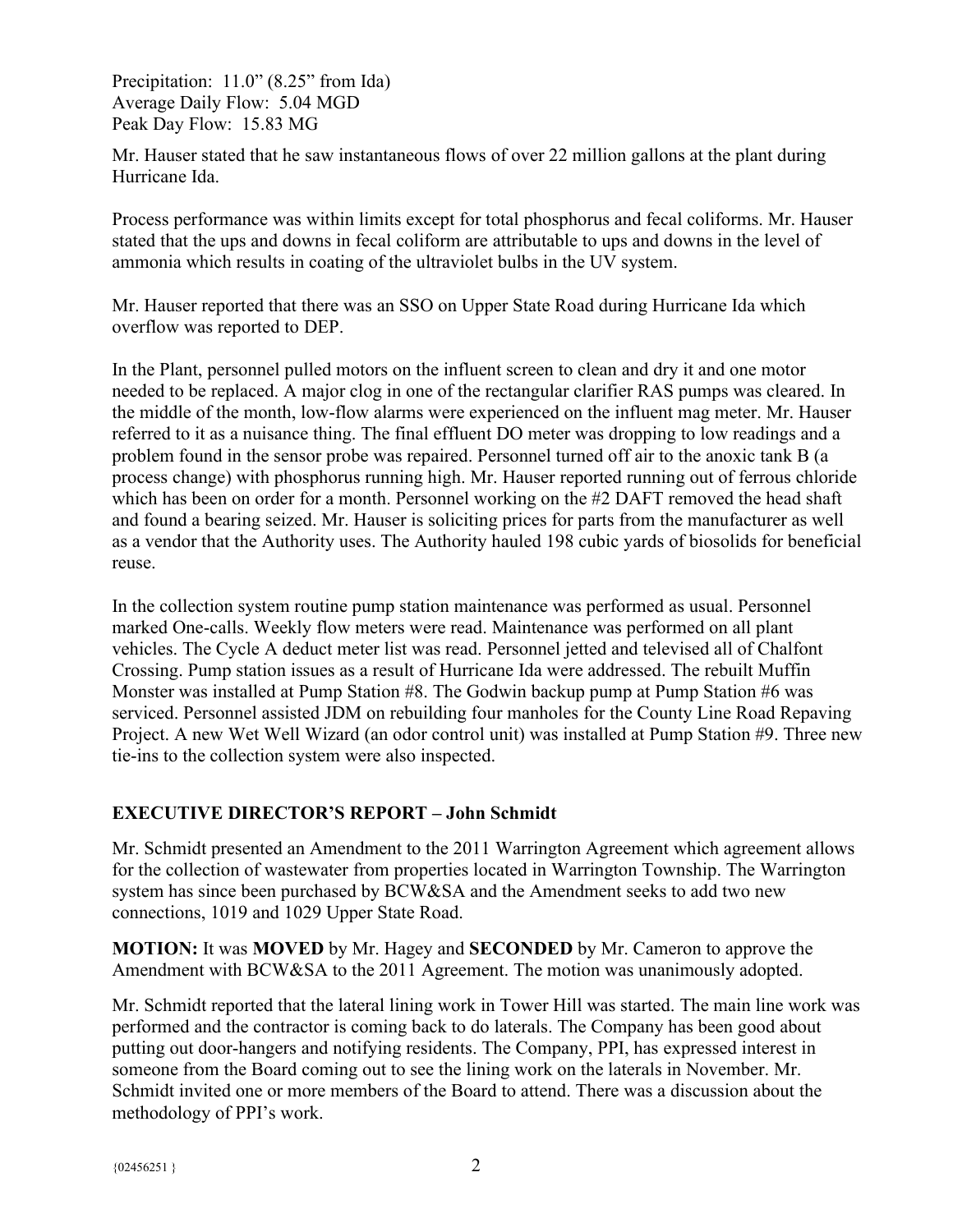Mr. Schmidt reported that he attended a meeting at Doylestown Township for the Soccer Association discussing extension of the parking lot at the soccer field. The Soccer Association was given a long list of items that they must complete including stormwater remediation and infiltration testing.

Mr. Schmidt reported that he sent correspondence to residents experiencing backups as a result of Hurricane Ida which discussed the opportunity to apply to FEMA for relief.

Mr. Schmidt reported that he sent a letter to New Britain Township regarding Board Members and necessary appointments.

Mr. Schmidt stated that he provided a flyer to Board members about the PMAA dinner scheduled for November 18.

# **ENGINEER'S REPORT – Joseph Nolan**

Mr. Nolan reported that he submitted the Act 537 Special Study regarding Pump Station #4 to DEP. He has not heard back from them. Mr. Nolan received a letter from the Township Engineer regarding certain comments. Most of the comments can be categorized as "will comply". The Authority is applying to the Zoning Hearing Board for a special exception and will be appearing before the Zoning Hearing Board in the next few months. Mr. Nolan reported on land development issues raised by the Township Engineer for which he will seek waivers. The Authority received the PennDOT permit for Pump Station #4. Mr. Nolan and Mr. Schmidt have agreed to preorder certain pumps and emergency pumps due to current delays in receiving deliveries. Mr. Nolan and Mr. Schmidt will be meeting with a resident soon regarding easements.

Mr. Nolan presented Requisition No. 226 for Capital Expenditures in the amount of \$12,882.84 for a new utility trailer and a Wet Well Wizard aeration system (odor control system).

**MOTION:** It was **MOVED** by Mr. Haun and **SECONDED** by Mr. Nuesch to approve Requisition No. 226 for Capital Expenditures in the amount of \$12,882.84. The motion was unanimously adopted.

Mr. Nolan next presented Requisition No. 269 for Capital Improvements in the amount of \$9,109.15 including legal engineering fees related to the Pump Station #4 Project.

**MOTION:** It was **MOVED** by Mr. Haun and **SECONDED** by Mr. Nuesch to approve Requisition No. 269 for Capital Improvements in the amount of \$9,109.15. The motion was unanimously adopted.

# **SOLICITOR'S REPORT – Joseph M. Bagley**

Mr. Bagley reported that he worked on administrative tasks with Mr. Schmidt but otherwise had nothing to report.

# **TREASURER'S REPORT – Gustave Haun**

Mr. Haun presented the General Operating Expenses for the month of \$219,271.60, followed by the previously approved Capital Expenditures and Capital Improvements Requisitions along with payments to the Loan Fund of \$73,304.25 resulting in Total Expenditures of \$314,567.89 and he recommended approval.